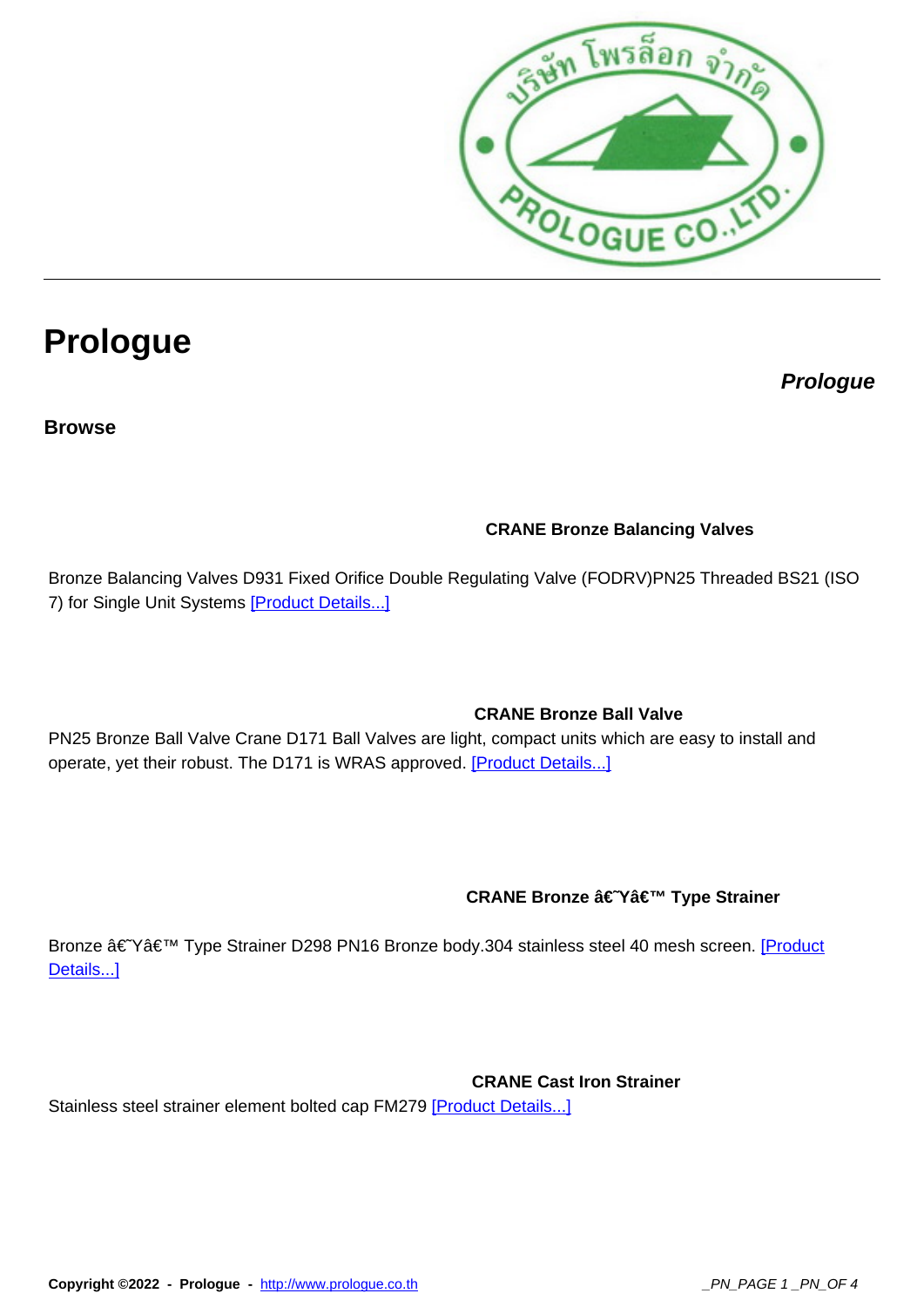Ductile Iron Balancing Valves DM931 Flanged BS EN 1092-2 PN16 [Product Details...]

#### **CRANE Iron Gate Valve**

CRANE Iron Gate Valve Figure 465 Flanged with Bronze Trim Size Range: 2 through 36 inches [Product Details...]

#### **CRANE Non Rising Bronze Gate Valves**

C1251AT Non Rising Stem Gate Valves. Bronze for durability. ANSI Class 125 to suit most applications, BSPT or NPT Thread, Non Rising Stem Version. [Product Details...]

#### **FIVALCO Automatic Air Vent Valve**

Automatic Air Vent Valve FIG. AV-1251, Cast Iron body, Stainless steel float&trim 232 PSI W.P. [Product Details...]

#### **FIVALCO Double Door Check Valve**

Fireriser Double Door Check Valve. Wafer Type-175PSI. Fig. No.: DDCV-1161-U [Product Details...]

#### **HATTERSLEY Bronze "Y" Type Strainer**

Figure No: 817 Bronze Y Type Strainer Pressure Rating: PN16 Material: Bronze PN16 [Product Details...]

**HATTERSLEY Bronze Fixed Orifice Double Regulating Valve**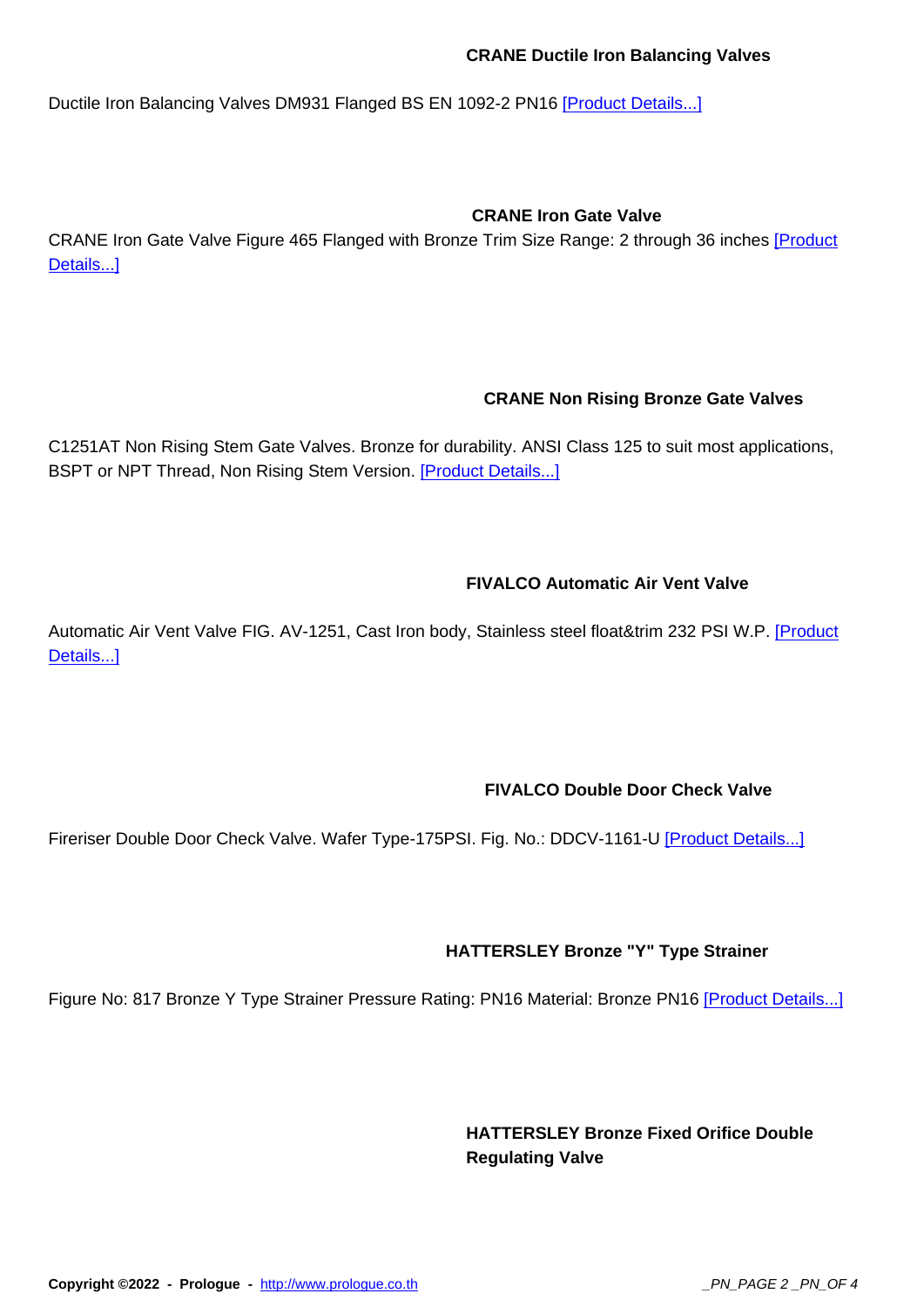### **HATTERSLEY Cast Iron Check Valves - Wafer Pattern**

Figure No: 850PN16 Cast Iron Check Valves - Wafer Pattern Pressure Rating: PN16 Material: Cast Iron PN16 [Product Details...]

#### **HATTERSLEY Cast Iron Gate Valve**

Figure No: 504ANSI Cast Iron Gate Valve Pressure Rating: Class 125 Material: Cast Iron Cast Iron Gate Valve Class 125 [Product Details...]

#### **HATTERSLEY Cast Iron Variable Orifice**

Figure No: M737 - sizes 50 to 200mm Cast Iron Variable Orifice Pressure Rating: PN16 Material: Cast Iron Double Regulating Valve PN16 [Product Details...]

# **HATTERSLEY Cast Iron Y Type Strainer**

Figure No: 810 Cast Iron Y Type Strainer Pressure Rating: PN16 Material: Cast Iron PN16 [Product Details...]

# **HATTERSLEY Ductile Iron Fully Lugged Butterfly Valve**

Figure No: 4970 Ductile Iron Fully Lugged Butterfly Valve Pressure Rating: PN16 Material: Ductile Iron Ductile Iron Fully Lugged Butterfly Valve [Product Details...]